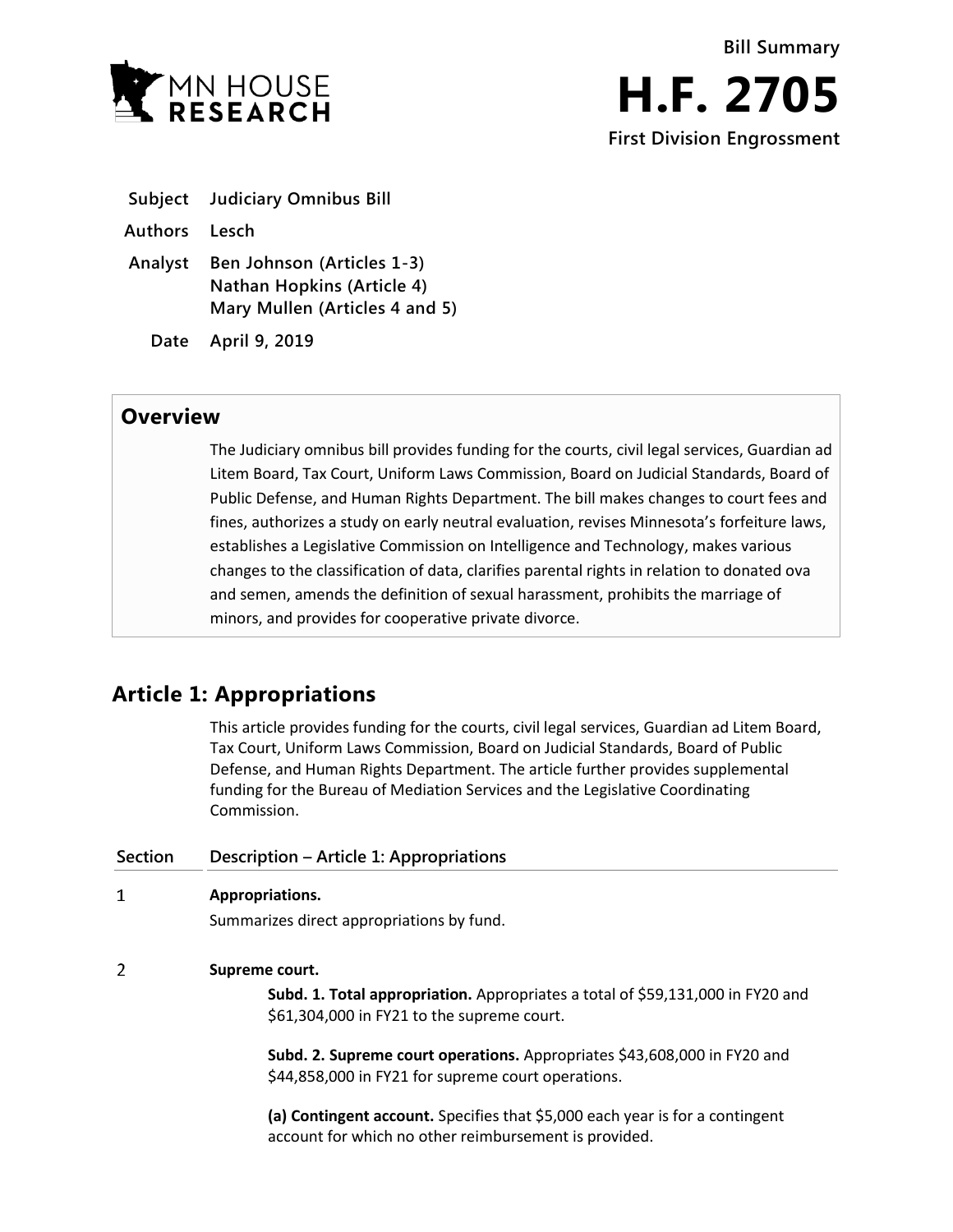### **Section Description – Article 1: Appropriations**

**(b) Judges' compensation**. Judges' compensation is increased by three percent each year.

**(c) Cybersecurity program**. \$2,500,000 each year is for a cybersecurity program.

**(d) Early neutral evaluation**. \$50,000 in FY20 is to contract with the Board of Regents of the University of Minnesota for a survey of early neutral evaluation participants. **[H.F. 1784]**

**Subd. 3. Civil legal services.** Appropriates \$15,523,000 in FY20 and \$16,446,000 in FY21 to civil legal services to provide legal representation to low-income clients. \$1,062,000 in FY20 and \$1,125,000 in FY21 is to improve access in family law matters.

### 3 **Court of appeals.**

Appropriates \$12,878,000 in FY20 and \$13,258,000 in FY21 for the court of appeals. Specifies that judges' compensation is increased by three percent each year.

### $\overline{4}$ **District courts.**

Appropriates \$311,201,000 in FY20 and \$321,140,000 in FY21 for trial courts.

**(a) Judges' compensation.** Judges' compensation is increased by four percent each year.

**(b) New trial judges.** \$912,000 in FY20 and \$846,000 in FY21 are for two new trial court judge units.

**(c) Mandated psychological services.** \$1,070,000 each year is for mandated court psychological services.

**(d) Treatment courts stability.** \$306,000 each year is for treatment courts stability.

**(e) Gun violence prevention.** \$81,000 each year is to process petitions for extreme risk prevention orders.

### 5 **Guardian ad Litem Board.**

Appropriates 21,876,000 in FY20 and \$22,578,000 in FY21 to the GAL Board. Provides that \$4,205,000 in FY20 and \$4,443,000 in FY21 are for new positions to maintain compliance with federal and state mandates.

### 6 **Tax Court.**

Appropriates \$1,807,000 in FY20 and \$1,808,000 in FY21 to the Tax Court.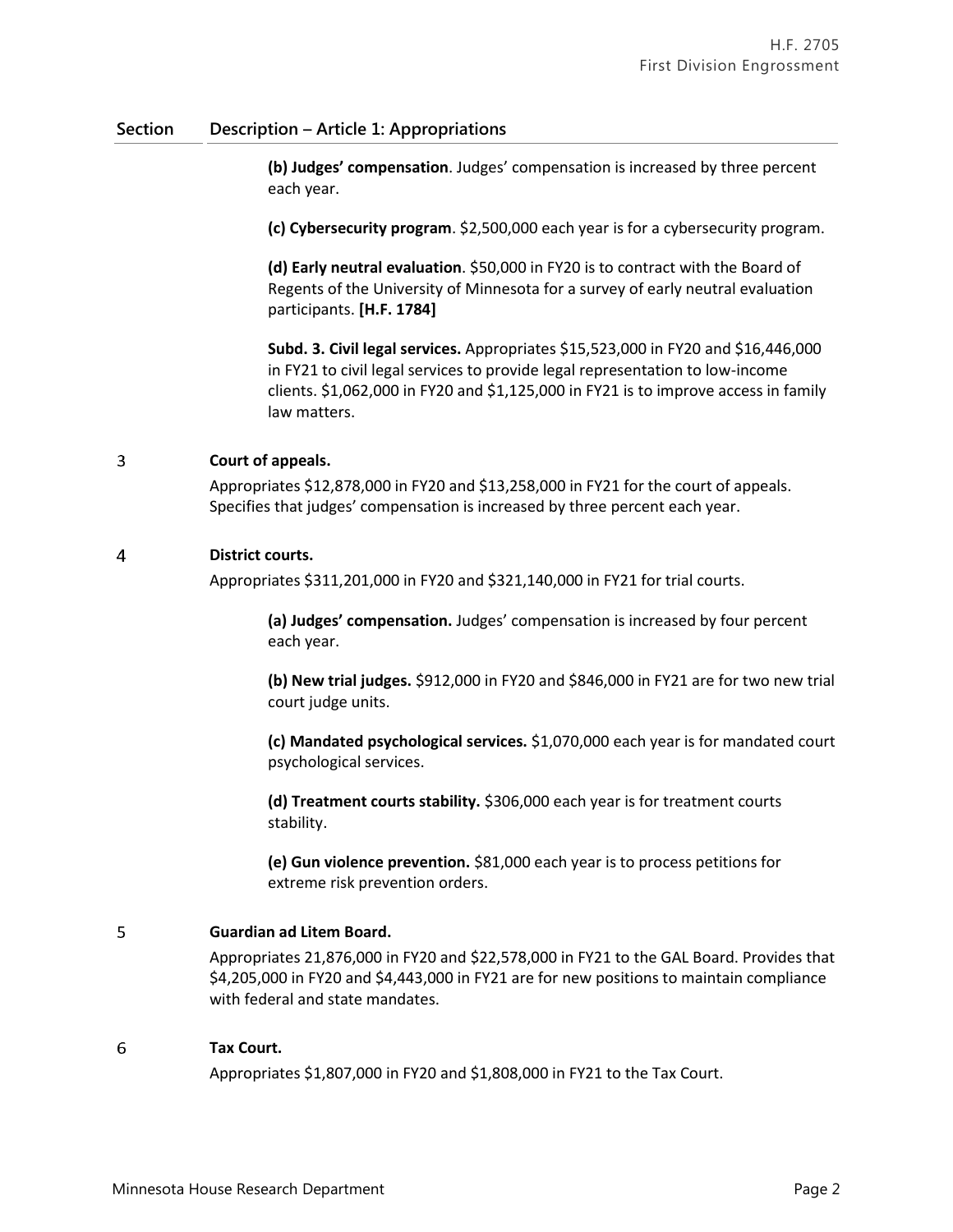### **Section Description – Article 1: Appropriations**

### $\overline{7}$ **Uniform Laws Commission.**

Appropriates \$98,000 each year to the Uniform Laws Commission.

### 8 **Board on Judicial Standards.**

Appropriates \$535,000 in FY20 and \$509,000 in FY21 to the Board on Judicial Standards. Provides that \$125,000 each year is for special investigative and hearing costs.

### $\overline{9}$ **Board of Public Defense.**

Appropriates \$100,029,000 in FY20 and \$111,657,000 in FY21 for the Board of Public Defense.

**(a) New positions.** \$3,296,000 in FY20 and \$9,472,000 in FY21 are contingent on participation in veteran's specialty courts.

**(b) Forfeiture representation.** \$205,000 in FY20 and \$515,000 in FY21 are for providing representation in forfeiture proceedings.

**(c) Base adjustment.** Increases the general fund base by \$108,000 beginning in FY22.

### 10 **Human Rights.**

Appropriates \$6,421,000 in FY20 and \$6,698,000 in FY21 for the Department of Human Rights. Provides that \$10,000 in FY21 is for a micro-grant program for capacity building by local units of government and local groups. \$76,000 in FY20 and \$77,000 in FY21 are for the purposes of Minnesota Statutes, sections 171.12 and 363A.28, subdivision 11.

#### 11 **Bureau of Mediation Services.**

Appropriates \$2,200,000 in FY20 and \$413,000 in FY21 to the Bureau of Mediation Services to develop and implement the private divorce program. **[H.F. 1115]**

#### 12 **Legislative Coordinating Commission.**

Appropriates \$7,000 in each year for the Legislative Commission on Intelligence and Technology. **[H.F. 1404]**

### 13 **Transfer.**

Transfers \$10,000 each year to the displaced homemaker program.

#### 14 **Transfer.**

Transfers \$1,075,000 each year to the Minnesota State Patrol's forfeiture account.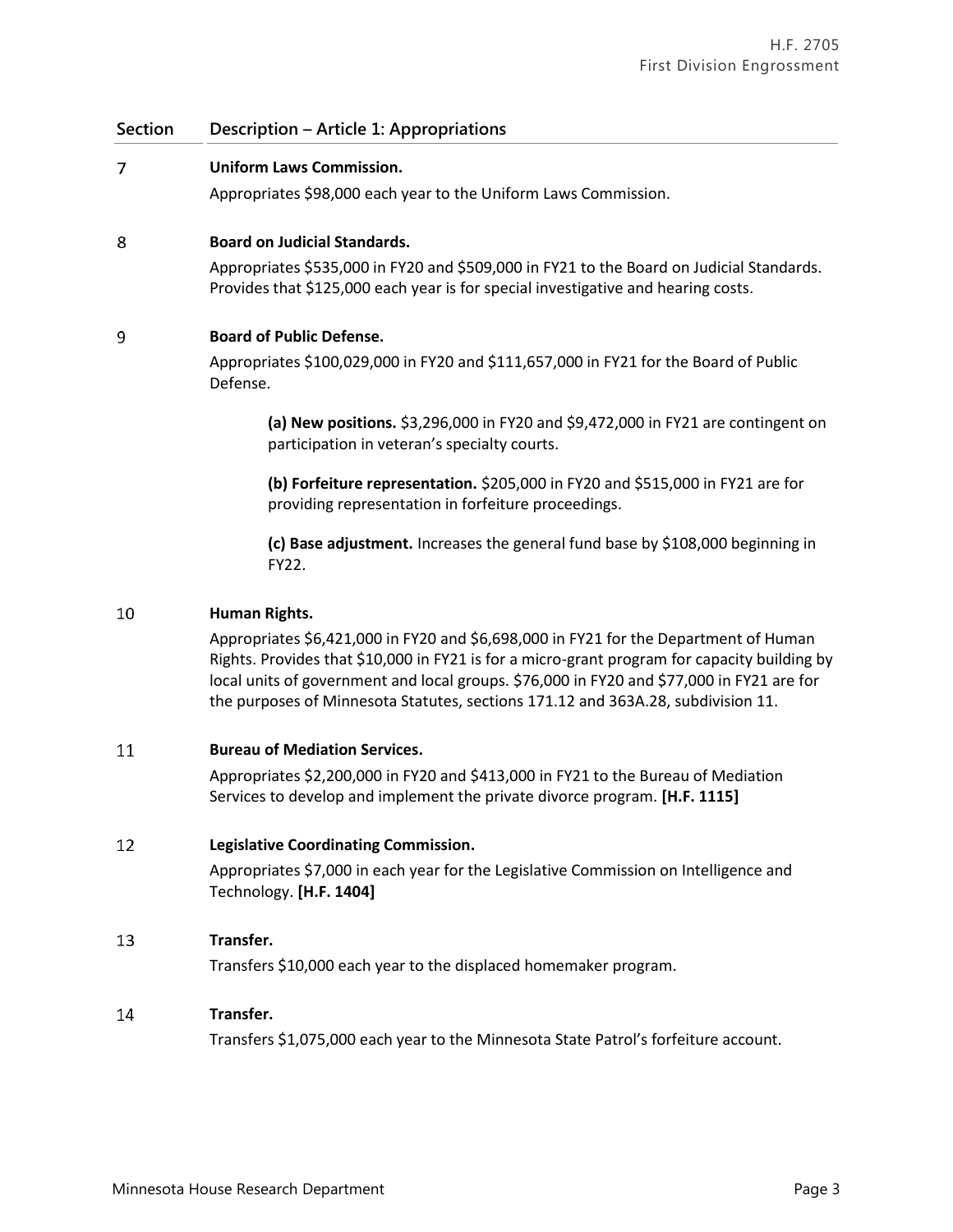### **Section Description – Article 1: Appropriations**

### 15 **Transfer.**

Transfers \$753,000 each year to the Bureau of Criminal Apprehension's forfeiture account.

## **Article 2: Courts**

This article contains provisions relating to court fees and an early neutral evaluation study.

| Description - Article 2: Courts<br>Section |  |
|--------------------------------------------|--|
|--------------------------------------------|--|

### $\mathbf{1}$ **Notice of surcharge.**

Requires the uniform traffic ticket to notify recipients that they may be required to pay a surcharge. **[H.F. 1060]**

### $\overline{2}$ **Financial hardship.**

Contains the language required to be printed on the uniform traffic ticket informing recipients that the cost of the summons may be waived on a showing of financial hardship. **[H.F. 1060]**

#### 3 **Fee amounts.**

Increases the civil filing fee from \$285 to \$335. The marriage dissolution fee remains \$315. **[H.F. 2743]**

### $\overline{4}$ **Court cybersecurity fee.**

Establishes a \$1 cybersecurity fee imposed on fees charged and collected by the court administrator under section 357.021, subdivision 2, clauses (1) through (13). The fee expires after two years. **[H.F. 2743]**

### 5 **Surcharges on criminal and traffic offenders.**

Allows courts to reduce or waive the surcharge imposed on criminal and traffic offenders based on their ability to pay. Courts may also impose community work service in lieu of the surcharge. **[H.F. 1060]**

#### 6 **Disposition of fines, fees, and other money; accounts; Ramsey County District Court.**

Amends the distribution of fines, penalties, and forfeiture collected by the court administrator by providing that, as of July 1, 2019, every municipality or subdivision of government within Ramsey County shall receive two-thirds of money with the balance going to the general fund. Under current law:

 municipalities in Hennepin County receive 80 percent of the money collected with the balance going to the general fund;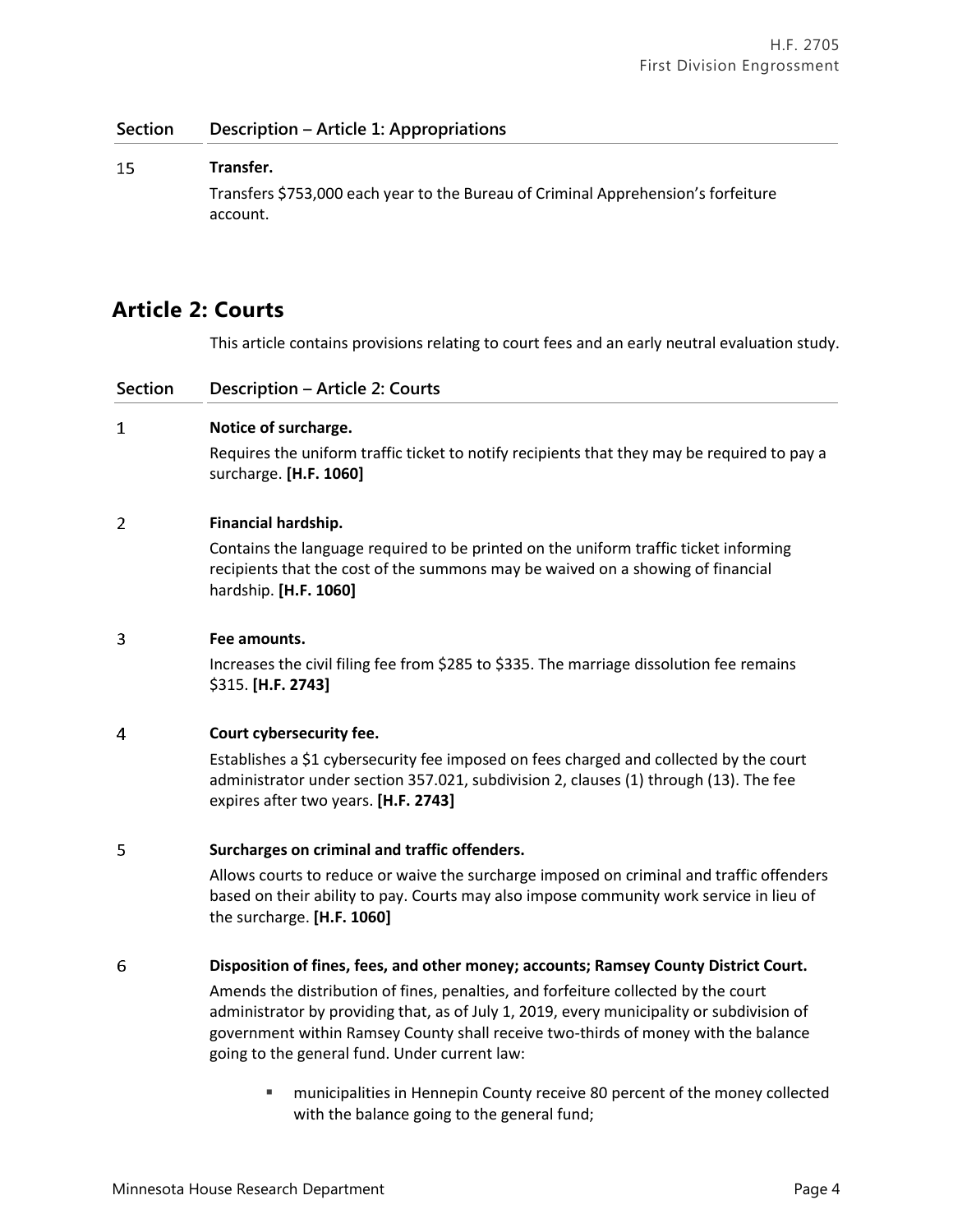### **Section Description – Article 2: Courts**

- St. Paul receives 66.67 percent of the money collected with the balance going to the general fund;
- other municipalities in Ramsey County receive 50 percent of the money collected with the balance going to the general fund; and
- **"** municipalities in all other counties received 66.67 percent of the nonparking ticket money collected with the balance going to the general fund, and receive 100 percent of the money collected from parking tickets.

### **[H.F. 113]**

### $\overline{7}$ **Waiver prohibited; reduction and installment payments.**

Requires the court to consider a defendant's ability to pay, including the hardship payment would place on the person's immediate family, before imposing a fine, fee, or surcharge. The bill includes six factors a court must consider to determine a defendant's ability to pay. The requirement does not apply to a violation listed on the statewide payables list if the person does not request a hearing. **[H.F. 1060]**

### 8 **Early neutral evaluation study and report.**

Requests that the supreme court contract with the Board of Regents of the University of Minnesota to develop and conduct a survey and report of early neutral evaluation participants. The survey includes demographic information of participants, satisfaction levels with the process, opinions on the fairness of the process, and recommendations for improvement. Requests a report by January 15, 2021, detailing the findings of the study. **[H.F. 1748]**

## **Article 3: Forfeiture**

This article revises Minnesota's forfeiture system for property seized in relation to criminal activity. Forfeiture under Minnesota law follows one of two tracks: judicial or administrative forfeiture.

Under judicial forfeiture, the prosecuting authority must institute a civil proceeding to forfeit property. The prosecuting authority carries the burden in that proceeding and must prove by clear and convincing evidence that the person was convicted of the criminal offense related to the action for forfeiture and that the property is an instrument, or represents the proceeds, of the underlying offense.

Under administrative forfeiture, the law enforcement agency seizing property provides the owner with a notice that property was seized. If the owner does nothing, the property is forfeit without any hearing. If the owner challenges the forfeiture, then the requirements under judicial forfeiture apply. This procedure applies to specific crimes including controlled substance violations, DWI offenses, and drive-by shootings.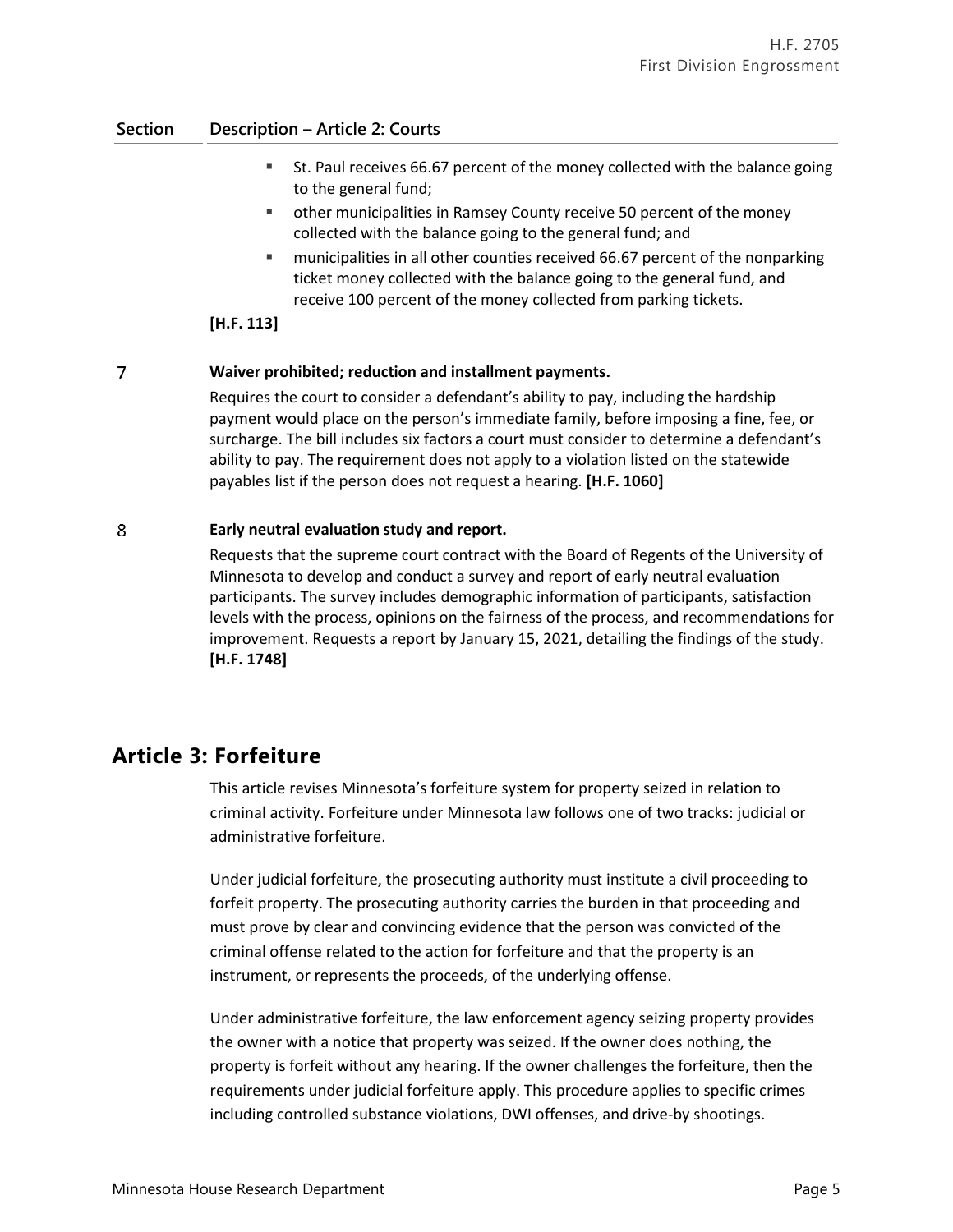In Minnesota, attention to asset forfeiture increased following reports on abuses of the system by the Metro Gang Strike Force. The legislative auditor's financial audit division conducted a special review of the Metro Gang Strike Force and, in May 2009, concluded that "internal controls were not adequate to safeguard seized and forfeited property, properly authorize its financial transactions, accurately record its financial activity in the accounting records, and conduct its financial activities in a reasonable and prudent manner." An additional report by the Department of Public Safety, the "Luger Report," found credible allegations of misconduct relating to strike force employees that included illegal seizures and improper handling of seized property. The legislature passed significant changes to the state's forfeiture laws in 2010 and made additional changes in 2012, 2013, 2014, and 2017.

Recent decisions by the Minnesota Supreme Court and the United States Supreme Court discuss forfeiture. In *Olson v. One 1999 Lexus*, a Minnesota woman with three prior DWI convictions was stopped for a new DWI. The officers took the vehicle under the forfeiture statute and gave proper notice to both the driver (Megan Olson) and her mother (Helen Olson, the registered owner). The Olsons filed the proper challenge to the forfeiture and that initiated a judicial forfeiture process. The Olsons challenged the constitutionality of the statute and the district court ruled that the statute was unconstitutional as applied to the Olsons. The court of appeals upheld the district court decision, but the supreme court reversed that decision in part in an opinion filed on March 13, 2019. The supreme court upheld the portion of the court of appeals decision holding that the law is not unconstitutional on its face. The opinion reversed the court of appeals in part, concluding that the law was not unconstitutional as applied to the driver, Megan Olson. But the court agreed that the law was unconstitutional as applied to the owner, Helen Olson. That decision was based primarily on the fact that no hearing was held for about 18 months.

On February 20, 2019, the United States Supreme Court issued a decision in *Timbs v. Indiana*. In *Timbs*, the defendant pled guilty to dealing heroin with a value of less than \$250. His sentence included five years of probation and a combination of fines and fees totaling \$1,203. In addition, the state sought forfeiture of a vehicle worth approximately \$42,000 which Timbs had purchased with money from a life insurance policy paid out after his father's death but used to transport heroin. The district court denied the forfeiture, concluding that the forfeiture amounted to an excessive fine. The Indiana Supreme Court reversed the decision, concluding that the excessive fines clause of the Eighth Amendment to the United States Constitution did not apply to the state. In a unanimous decision, the United States Supreme Court reversed the Indiana court, finding that the excessive fines clause does apply to the states. The United States Supreme Court did not rule on the question of whether the forfeiture was excessive in this case, but returned the case to the state courts for further proceedings on that question.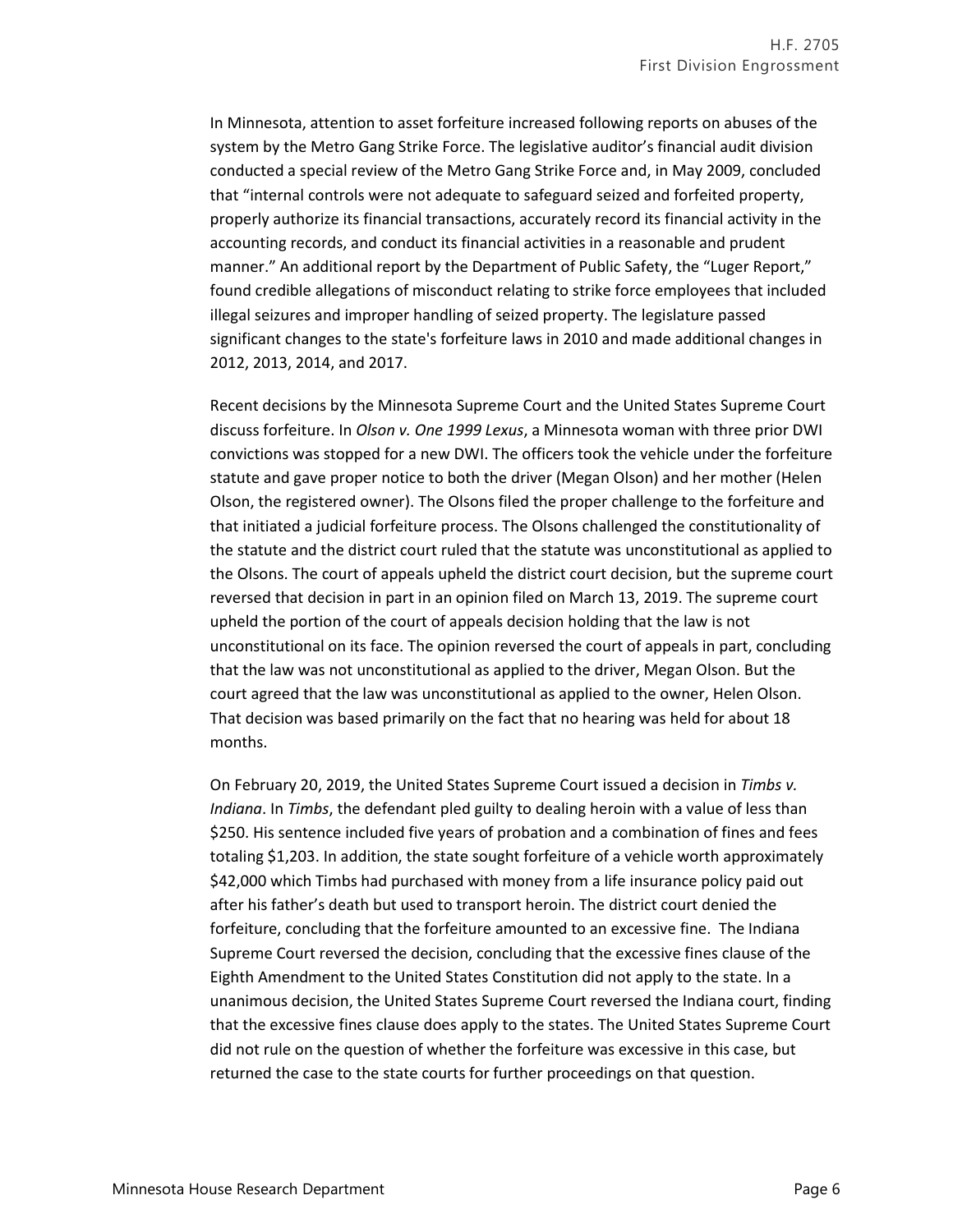| <b>Section</b> | Description - Article 3: Forfeiture                                                                                                                                                                                    |
|----------------|------------------------------------------------------------------------------------------------------------------------------------------------------------------------------------------------------------------------|
| 1              | Reporting.<br>Makes a conforming change for the citation relating to reporting forfeiture. [H.F. 1971]                                                                                                                 |
| 2              | Reporting.<br>Makes a conforming change for the citation relating to reporting forfeiture. [H.F. 1971]                                                                                                                 |
| 3              | Reporting.<br>Makes a conforming change for the citation relating to reporting forfeiture. [H.F. 1971]                                                                                                                 |
| 4              | Reporting.<br>Makes a conforming change for the citation relating to reporting forfeiture. [H.F. 1971]                                                                                                                 |
| 5              | <b>Exemption from criminal sanctions.</b><br>Makes a conforming change for the statutory citation relating to forfeiture. [H.F. 1971]                                                                                  |
| 6              | Criminal and civil protections.<br>Makes a conforming change for the statutory citation relating to forfeiture. [H.F. 1971]                                                                                            |
| 7              | Forfeiture.<br>Makes a conforming change for the statutory citation relating to forfeiture. [H.F. 1971]                                                                                                                |
| 8              | Transmittal of fees to the commissioner of management and budget.<br>Makes a conforming change for the statutory citation relating to forfeiture. [H.F. 1971]                                                          |
| 9              | <b>Criminal forfeiture.</b><br>Establishes definitions, limitations, and procedures for forfeiture of certain property used<br>in, or representing the proceeds of, criminal offenses.                                 |
|                | Subd. 1. Definitions. Defines terms related to forfeiture used in the section<br>governing criminal forfeiture.                                                                                                        |
|                | Subd. 2. Purpose. States that forfeiture is disfavored and that the purpose of the<br>section is to deter criminal activity, confiscate certain property used in violation<br>of the law, and protect property rights. |
|                | Subd. 3. Seizure of personal property with process. Allows the state to seek, and<br>the court to issue, an ex parte preliminary order to attach, seize, or secure<br>personal property.                               |

**Subd. 4. Seizure of personal property without process.** Allows personal property to be seized if it is the subject of a prior judgment in favor of the state; is incident to a lawful arrest for a designated offense and there is probable cause that the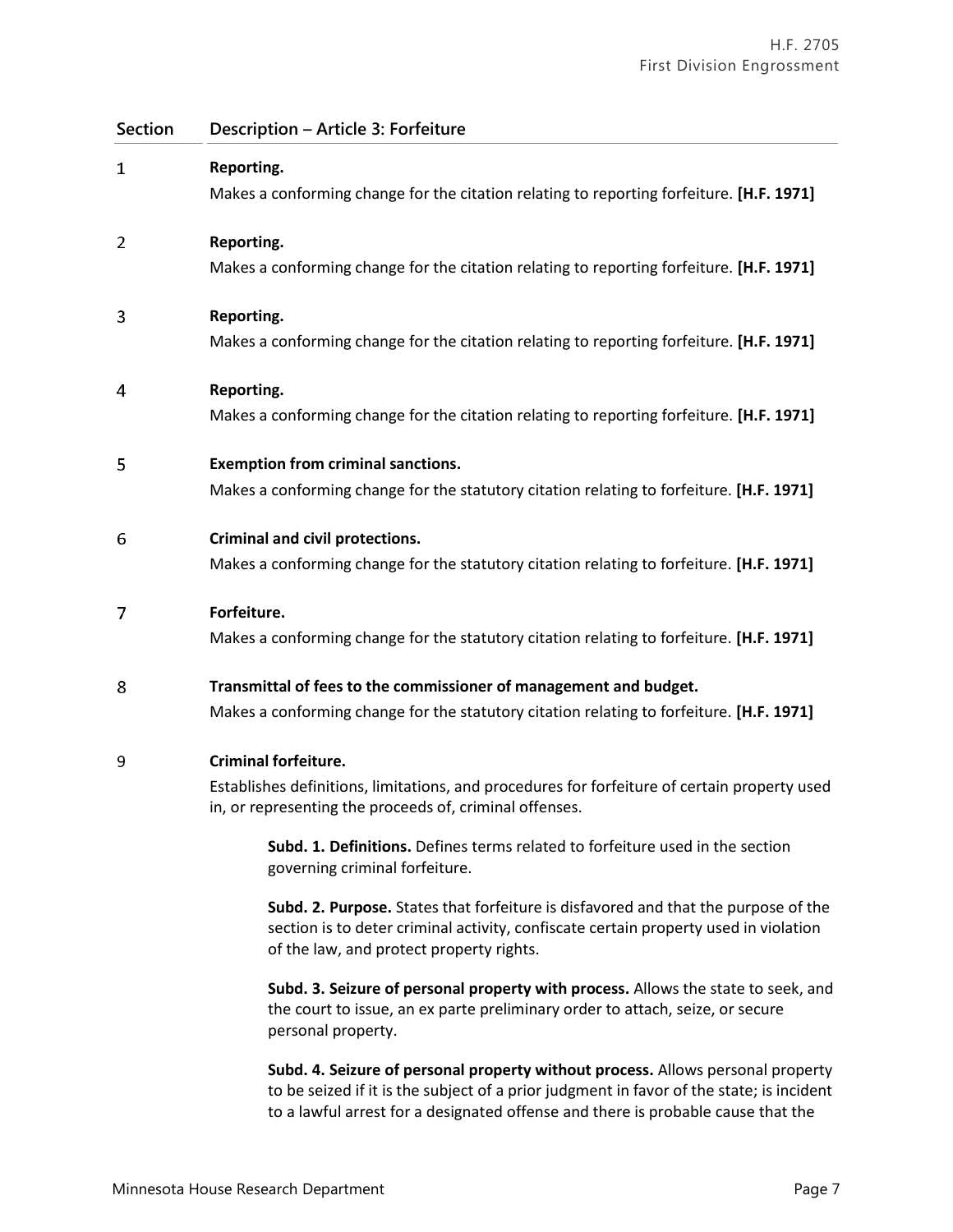property was used in, or is the proceeds of, the offense; or there is probable cause to believe that delay will result in removal or destruction of the property and the property is connected to a felony or is dangerous to health and safety. Asserts that the mere possession of currency does not justify seizure of that currency.

**Subd. 5. Seizure or restraint of real property with process.** Requires a court order for seizing real property and requires notice before issuing that order.

**Subd. 6. Rental property.** Incorporates the existing protections for owners of rental property that appear in section 609.5317. The protections require notice to landlords, an opportunity to bring an eviction, and a defense when the tenant was not aware of the presence of a controlled substance on the property.

**Subd. 7. Exemptions.** Fully exempts the following property from seizure and forfeiture: (1) homestead real property; (2) currency totaling \$300 or less; and (3) a motor vehicle worth no more than \$2,500 in market value unless the vehicle was used in a drive-by shooting. Permits local jurisdictions to establish alternative exemptions with a minimum dollar amount that exceeds that set by statute.

**Subd. 8. Contraband.** Establishes that no property right exists in contraband.

**Subd. 9. Waiver prohibited.** Prohibits an appropriate agency, as defined in subdivision 1, from asking or requiring a person to sign a waiver of the person's interest in property. Permits waivers signed at the behest of a prosecutor in the litigation of the forfeiture case.

**Subd. 10. Receipt.** Requires an appropriate agency to provide a receipt when property is seized.

**Subd. 11. Criminal forfeiture; property subject to forfeiture.** Provides that property is subject to forfeiture when a person is convicted of a designated offense and either: (1) the property constitutes, or was derived directly from, proceeds of the underlying offense for which the person is convicted; or (2) the property was used in any manner to commit, or facilitate the commission of, the offense.

**Subd. 12. Conviction required; standard of proof.** States that there shall be no civil asset forfeiture under the criminal law chapter. Permits property to be forfeited if (1) the offense is a designated offense, (2) the offense is established by proof of a criminal conviction, and (3) the state proves by clear and convincing evidence that the property is subject to forfeiture pursuant to subdivision 11. Permits property to be forfeited by plea agreement unless any other person asserted a right to the property under this new section of law. Provides for waiver of the conviction requirement in some situations. Permits the sale of certain property, and certain seized currency, to be credited to the general fund.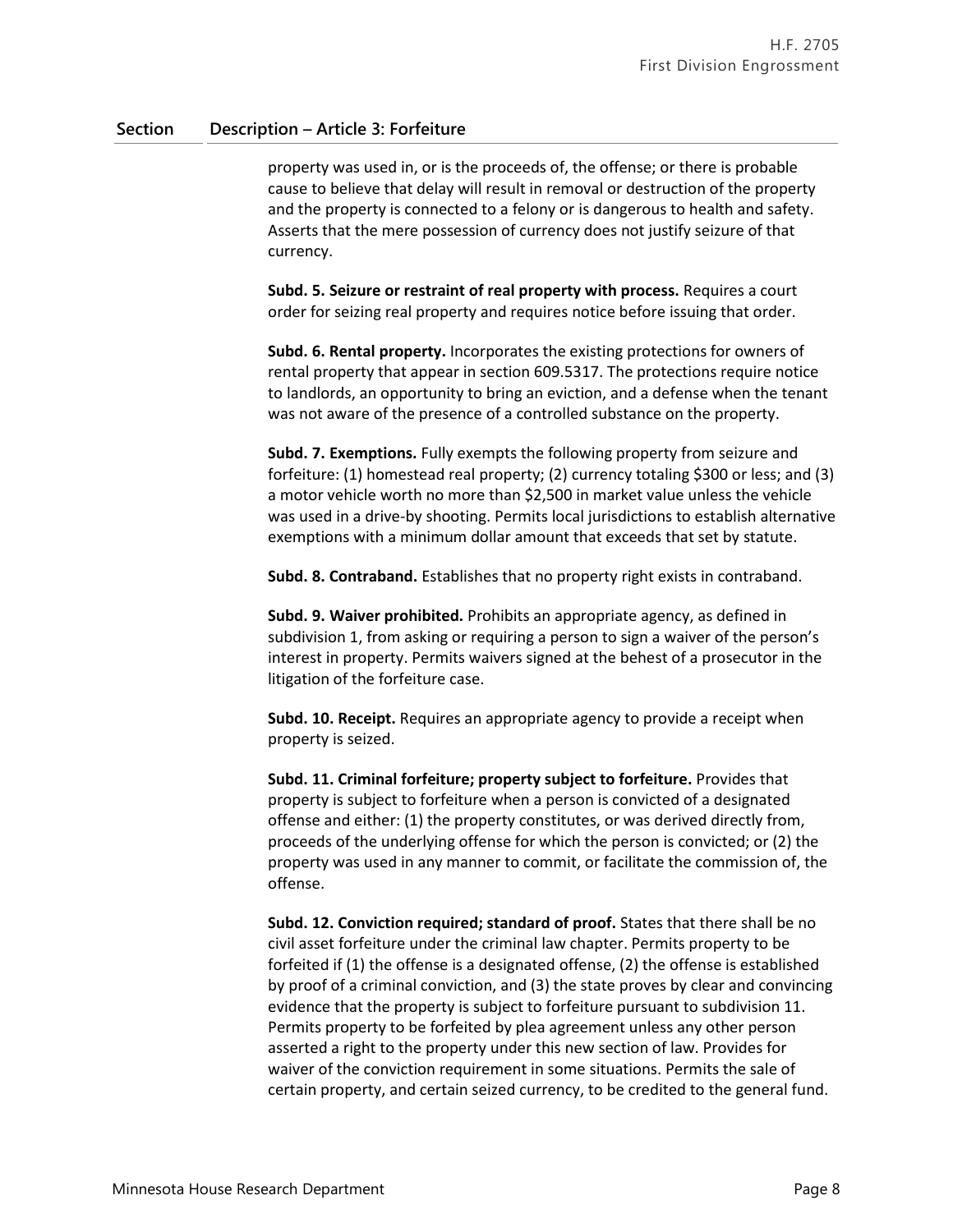**Subd. 13. Forfeiture indictment.** Permits the state to seek forfeiture through an indictment or information that includes a criminal charge and a charge for which forfeiture may be ordered. Permits the court to enter an order, effective for up to 90 days, restraining property. Requires notice to persons known to have an interest in the property who are not named in the indictment or information.

**Subd. 14. Forfeiture complaint; service of process.** Requires the prosecutor to file a criminal complaint in any case in which the prosecutor intends to seek forfeiture. The complaint must include the criminal charge, a description of the property subject to seizure, and basis for the seizure. Requires return of property if notice is not properly served to all persons appearing to have an interest in the property. Asserts that failure to file a forfeiture complaint does not invalidate the prosecution of the underlying criminal offense. Requires the prosecuting authority to send notice to the registered owner of a seized vehicle and any other individual known to have an interest in any property subject to forfeiture who is not charged with a crime in the complaint. Describes what must be maintained in the notice.

**Subd. 15. Title.** Provides that title to the property subject to forfeiture vests with the state when the court issues a forfeiture judgment.

**Subd. 16. Defendant's pretrial replevin hearing.** Creates a right to a pretrial hearing to determine the validity of the seizure. Requires the court to hold the hearing when the court enters a plea or within 14 days of the person's first appearance in court. Allows either party to move for an extension. Requires the court to issue a writ of replevin, returning the property, if: (1) it is likely the final judgment will require the court to return the property; (2) the property is not reasonably required to be held for evidentiary reasons; or (3) the property is the only reasonable means for the defendant to pay for legal representation and minimum living expenses unless the prosecuting authority shows by clear and convincing evidence that the property is the instrument or proceeds of an offense for which the defendant is charged. Permits the court to order the return of sufficient funds to pay for counsel of choice.

**Subd. 17. Discovery.** Provides that the Rules of Criminal Procedure govern discovery.

**Subd. 18. Venue; trial proceedings.** States that the court with jurisdiction over the related criminal matter has jurisdiction over the forfeiture proceeding. Requires litigation of forfeiture to follow a criminal trial, if any. Requires that the forfeiture trial be to a court unless the value of the property exceeds \$10,000. States that the rules of evidence or technical or formal rules of pleading do not apply in a trial to the court. Permits the public defender to elect to represent the individual in the forfeiture hearing.

**Subd. 19. Proportionality hearing.** Creates a proportionality hearing which can be held as part of a replevin hearing or forfeiture trial. Permits the defendant to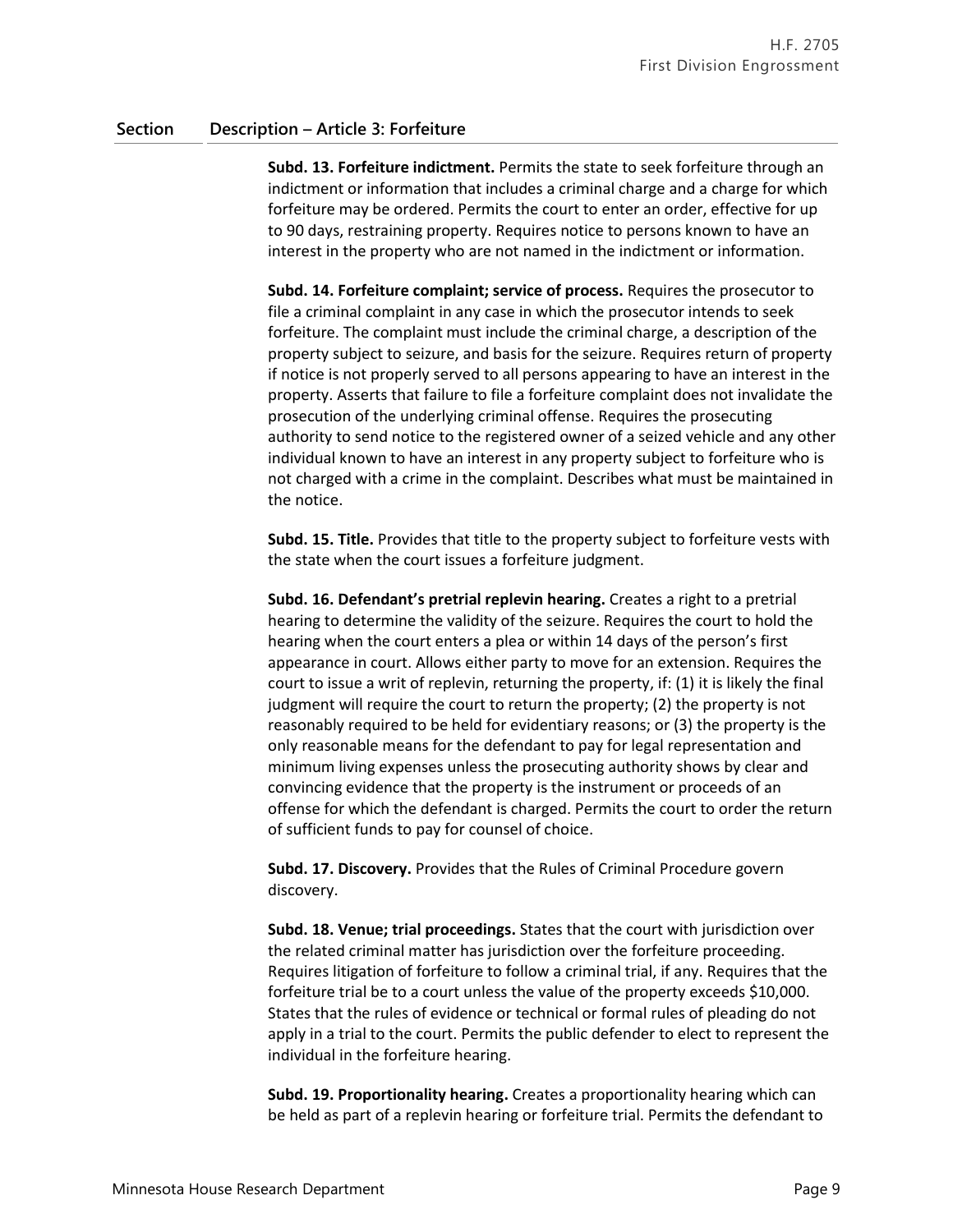petition the court to determine whether the forfeiture is unconstitutionally excessive. Establishes that the defendant has the burden of proving to the court, by preponderance of the evidence, that the forfeiture is disproportional to the seriousness of the offense. Permits the court to determine factors relating to the seriousness of the crime and the defendant's culpability, and also the impact the forfeiture will have on the defendant and any members of the defendant's family. Prohibits the court from considering the value to the state.

**Subd. 20. Secured interest.** States that property encumbered by a bona fide security interest is not subject to forfeiture. Provides for a hearing when there is dispute about a security interest.

**Subd. 21. Innocent owner.** Creates an innocent owner hearing. Permits an individual asserting an ownership interest to file a statement of interest in ownership. Requires the court, to the extent possible, to hold a hearing within 30 days. The petitioner must prove by clear and convincing evidence that the person has an ownership interest in the property. If the petitioner meets that burden, the state must prove by clear and convincing evidence that the petitioner had actual knowledge of the underlying crime, or was not a bona fide purchaser after the offense took place. Further provides that the statement of interest cannot be used in the underlying criminal matter, but permits the petitioner to testify on behalf of either party in the underlying criminal case. Permits the defendant to be called to testify in the innocent owner hearing, but further permits that person to assert the right to remain silent subject to an adverse inference in the innocent owner proceeding.

**Subd. 22. Judgment.** Requires the court to enter judgement for a claimant or the state following the appropriate hearings. Permits the court to enter judgment pursuant to a plea agreement.

**Subd. 23. Substitution of assets.** Permits the substitution of property if property subject to forfeiture is unreachable when the state proves by a preponderance that the defendant intentionally took action to put the property beyond the reach of the state.

**Subd. 24. No additional remedies.** Prohibits the state from seeking personal money judgments or other remedies related to the forfeiture of property not provided in this new section of law.

**Subd. 25. No joint and several liability.** Establishes that a defendant is not jointly and severally liable for forfeiture awards owed by other defendants. Permits the court to order each defendant to forfeit property on a pro rata basis when ownership is unclear.

**Subd. 26. Appeal.** Permits a party to forfeiture, other than the defendant, to file an interlocutory appeal regarding the court's decision regarding seizure or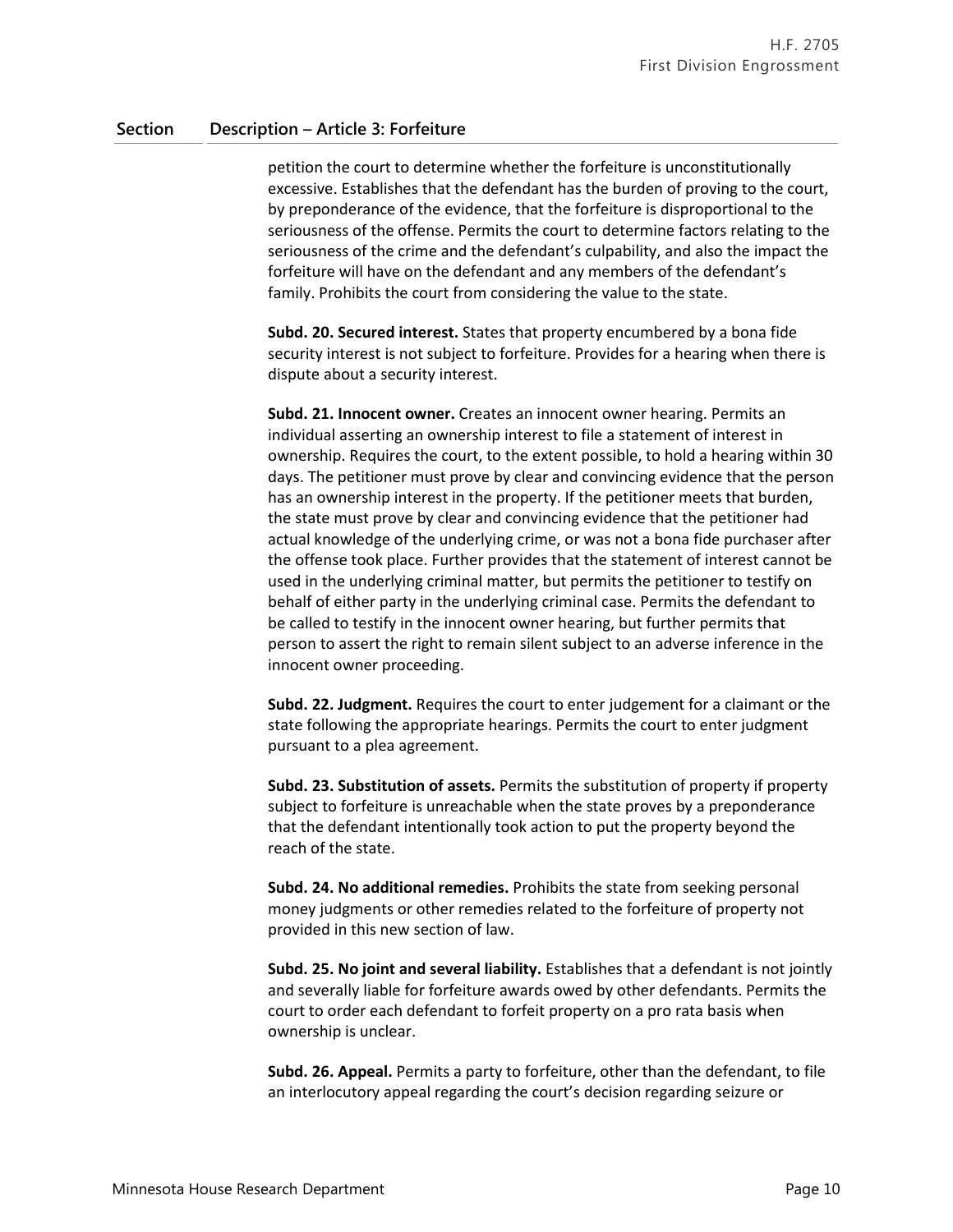forfeiture. Permits the defendant to appeal the court's decision following a final disposition in district court.

**Subd. 27. Attorney fees.** Makes the seizing agency liable for attorney fees, postjudgment interest, and any interest the state received from the date of seizure if the property owner's claims prevail by recovering at least half the value of the property.

**Subd. 28. Return of property; damages; costs.** Requires return of property within five days of entry of judgment in favor of an owner. Exempts the owner from any charges for storage of the property. Makes the storing agency responsible for any damages to the property.

**Subd. 29. Disposition of property and proceeds.** Permits contraband to be destroyed. Requires proceeds from the sale of forfeited property to be used to pay any outstanding liens, the victim, and reasonable costs related to the seizure. Remaining funds must be credited equally to the Office of Justice Programs, the commissioner of public safety for distribution to crime victim services organizations that provide services to sexually exploited youth, the Minnesota Board of Public Defense, and the general fund.

**Subd. 30. Prohibition on retaining property; sale restrictions.** Prohibits an appropriate agency from retaining forfeited or abandoned property for its own use, and further prohibits selling the property to employees, relatives of employees, or other appropriate agencies or any other law enforcement agency.

**Subd. 31. Prohibition of federal adoption.** Prohibits participation in the federal adoption program.

**Subd. 32. Limit on receiving forfeiture proceeds from joint task forces.** Requires forfeiture of property with a value of \$50,000 or less to follow state law. Prohibits the agency in this state from accepting payment from the federal government if property with a value of \$50,000 or less are forfeit under federal law. Clarifies that the limitations are not intended to limit participation in joint task forces or the right to seize appropriate property.

**Subd. 33. Preemption.** Expressly preempts any other laws in the state that regulate the forfeiture of property in crimes related to controlled substances and driving while impaired.

**Subd. 34. Reporting requirement.** Adopts the existing requirements related to reporting forfeiture. **[H.F. 1971]**

#### 10 **Possession on school property; penalty.**

Makes a conforming change for the statutory citation relating to forfeiture. **[H.F. 1971]**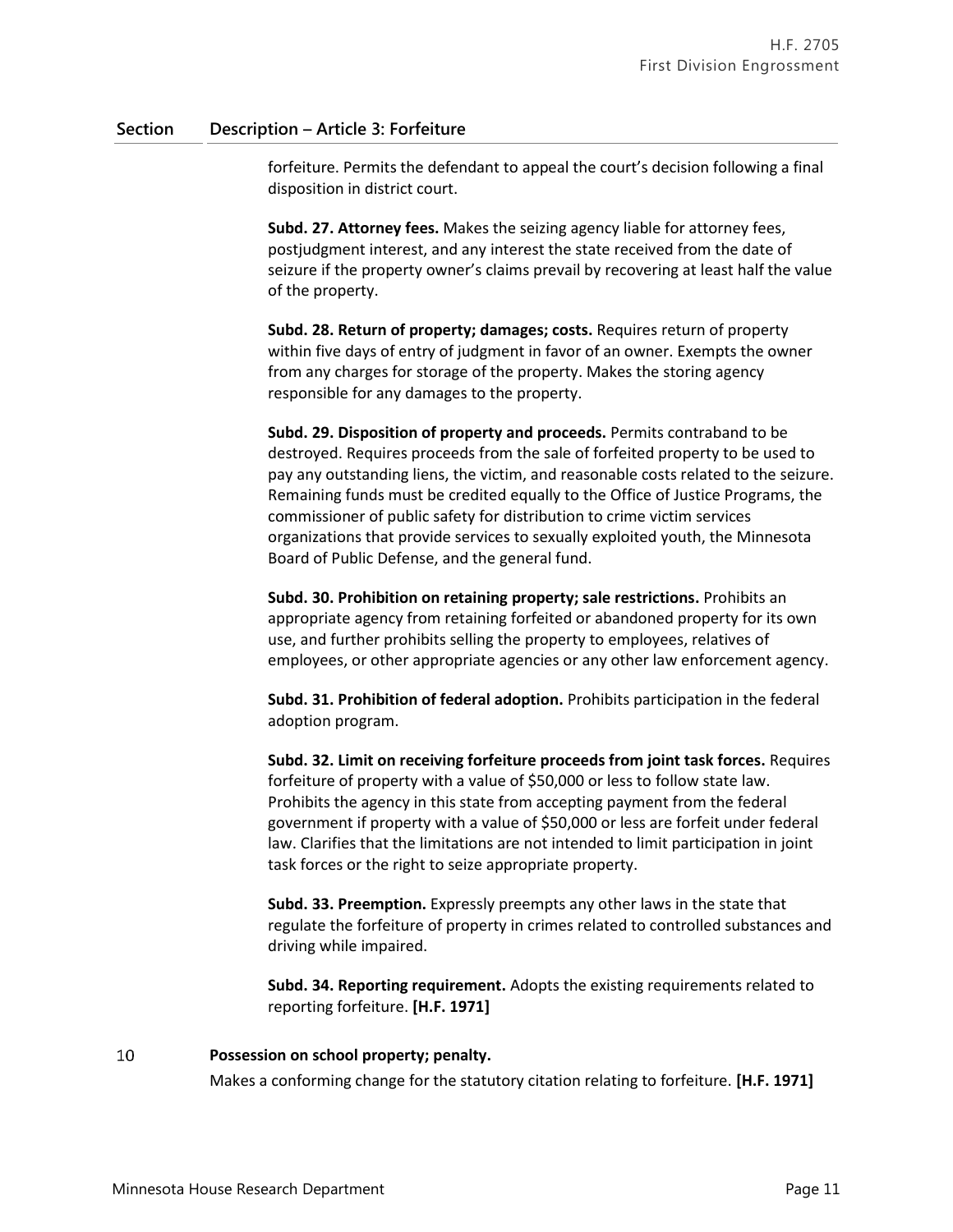**Section Description – Article 3: Forfeiture** 11 **Seizure.** Makes a conforming change for the statutory citation and procedure relating to forfeiture. **[H.F. 1971]** 12 **Forfeiture.** Makes a conforming change for the statutory citation relating to forfeiture. **[H.F. 1971]** 13 **Forfeiture.** Makes a conforming change for the statutory citation relating to forfeiture. **[H.F. 1971]** 14 **Sale proceeds.** Makes a conforming change for the statutory citation relating to forfeiture. **[H.F. 1971]** 15 **DWI; vehicle forfeiture.** Makes a conforming change for the statutory citation and procedure relating to forfeiture. **[H.F. 1971]** 16 **Proceedings at time of apprehension or arrest.** Makes a conforming change for the statutory citation and procedure relating to forfeiture. **[H.F. 1971]** 17 **Display of permit; penalty.** Makes a conforming change for the statutory citation relating to forfeiture. **[H.F. 1971] Change of address; loss or destruction of permit.** 18 Makes a conforming change for the statutory citation relating to forfeiture. **[H.F. 1971]** 19 **Posting; trespass.** Makes a conforming change for the statutory citation relating to forfeiture. **[H.F. 1971]** 20 **Penalties.** Makes a conforming change for the statutory citation relating to forfeiture. **[H.F. 1971]** 21 **Surrender of firearms.** Makes a conforming change for the statutory citation relating to forfeiture. **[H.F. 1971]** 22 **Repealer.**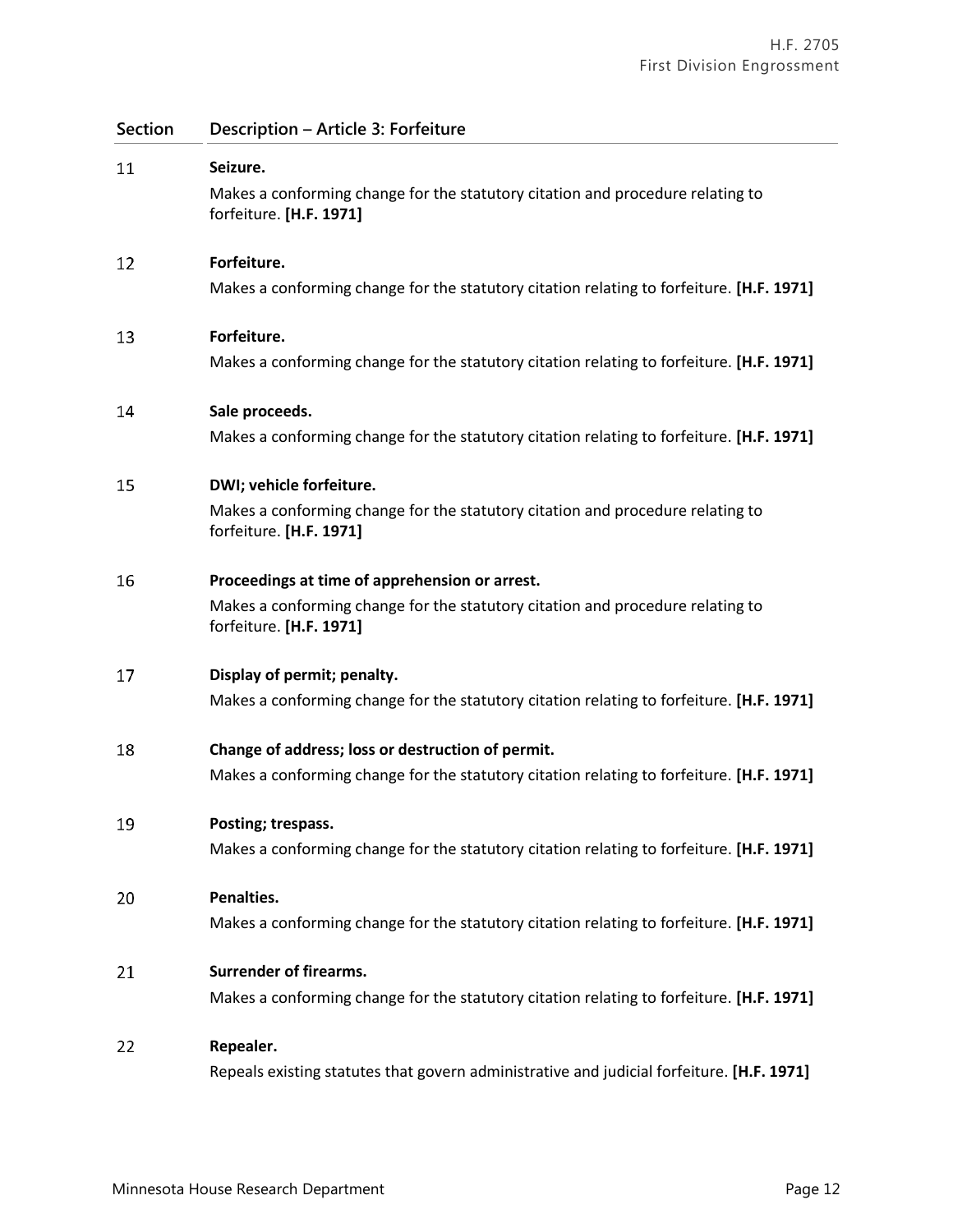### 23 **Effective date.**

Establishes an effective date of July 1, 2019. **[H.F. 1971]**

## **Article 4: Civil Policy**

This article contains provisions related to civil policy including the establishment of a Legislative Commission on Intelligence and Technology, making various changes to the classification of data, clarifying parental rights in relation to donated ova and semen, amending the definition of sexual harassment, and prohibiting the marriage of minors.

### **Section Description – Article 4: Civil Policy**

 $\mathbf{1}$ 

### **Legislative Commission on Intelligence and Technology.**

**Subd. 1. Established.** Establishes the Legislative Commission on Intelligence and Technology. States that the commission's role is to study, investigate, and oversee issues related to emerging technology, government surveillance, and individual privacy.

**Subd. 2. Membership.** Provides that the commission consists of four senate members and four house members—evenly split on a bipartisan basis—and appointed by caucus leadership from each body at the beginning of a legislative session.

**Subd. 3. Terms; vacancies.** Provides for two-year terms expiring at the end of the legislative session. The appropriate appointing authority would fill any vacancy during the session.

**Subd. 4. Officers.** The commission must elect a chair and vice chair. The chair alternates between a member of the senate and a member of the house of representatives in January of each odd-numbered year.

**Subd. 5. Staff.** Requires legislative staff to provide administrative and research assistance to the commission.

**Subd. 6. Meetings; data.** Allows the commission to hold nonpublic meetings. Provides that the commission may compel law enforcement officials to disclose not public data to the commission. Subjects commission members to civil liability for further dissemination of not public data.

**Subd. 7. Subpoena power.** Provides that the chair or vice-chair of the commission may compel testimony or production of documents through legislative subpoena. **[H.F. 1404]**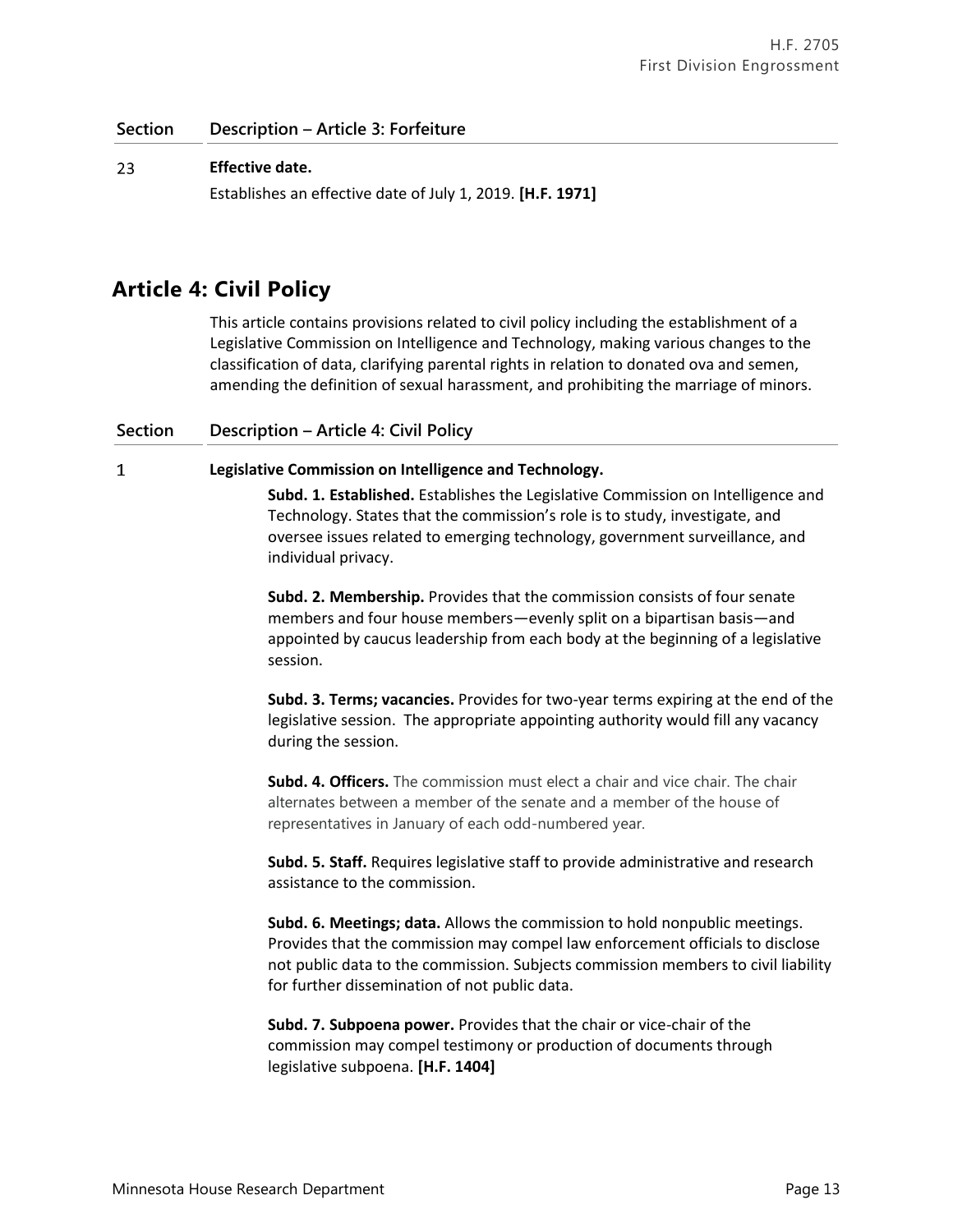### **Section Description – Article 4: Civil Policy**

### $\overline{2}$ **State Arts Board.**

Creates an exception to section 13.599 of the Government Data Practices Act which deals with data submitted to a state agency in an application for a grant. Normally, under this section, information in grant responses (other than the applicant's name and address) remain private until the completion of the evaluation process. The exception allows the State Arts Board or a regional arts council to make grant responses public at an earlier stage: the review meeting at which responses are considered. **[H.F. 2362]**

### 3 **Assisted reproduction.**

Updates the use of the term insemination and artificial insemination which only refers to the donation of semen and instead uses the broader term of assisted reproduction which can apply to both ova and semen donation. Minnesota law currently determines when a husband is treated as the father of his wife's child if the wife has used donated sperm to conceive. The law does not contemplate what happens if the wife uses a donated ova, or what happens if donor semen is used by a woman who is not married.

**Subd. 1. Spouse treated as biological parent.** Provides that when a woman who uses sperm donation or egg donation to conceive with her spouse, then the spouse can be treated as the parent of the child that she conceives. The spouse must provide written consent.

**Subd. 2. Donor not treated as biological parent.** Clarifies that sperm donors and egg donors are not treated as biological parents of the children conceived using their genetic material, unless they are the spouse of the person conceiving such as in the case of IVF.

The exception to this is when the court finds that there is satisfactory evidence that the donor and the woman who is conceiving the child intended for the donor to be the parent. **[H.F. 724]**

#### $\overline{4}$ **Sexual harassment.**

This bill amends the definition of "sexual harassment" in the Minnesota Human Rights Act (MHRA). The current definition provides that one of the ways that sexual harassment discrimination can occur under the MHRA is when unwanted sexual advances, conduct, or communication creates an intimidating or hostile environment substantially interfering with an individual's employment, education, housing, or access to public accommodation or public service.

In interpreting this provision of the MHRA, courts in Minnesota have adopted the federal standard used to interpret certain federal discrimination claims that require the discriminatory harassment to be sufficiently severe or pervasive in order to be actionable. This bill provides that the harassing conduct or communication does not have to be severe or pervasive to be discriminatory sexual harassment under the MHRA.

This bill also specifies that sexually harassing conduct or communication that creates a hostile environment must be subjectively harassing to the individual, and objectively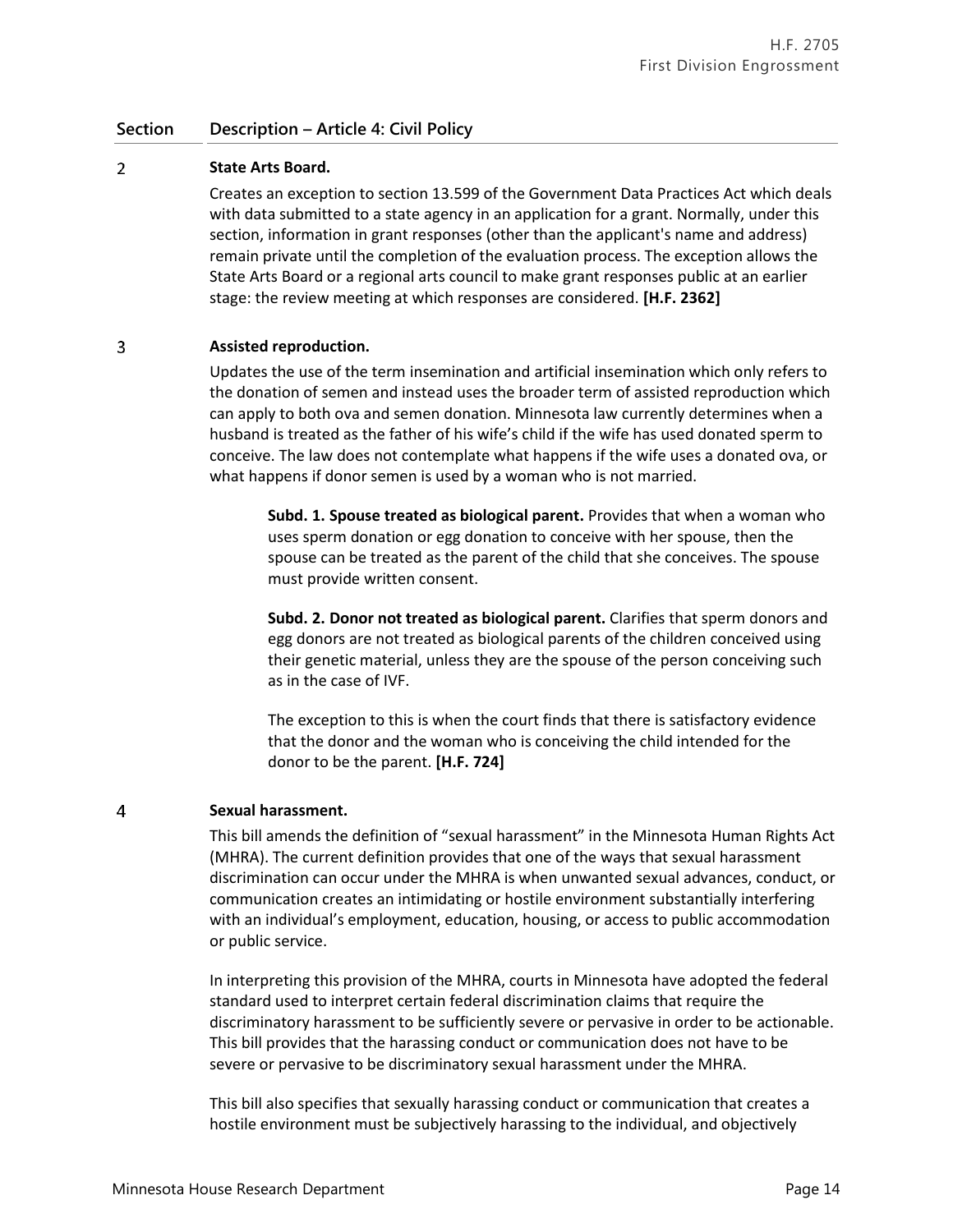### **Section Description – Article 4: Civil Policy**

harassing to a reasonable person in a similar situation, and should be based on the totality of the circumstances.

This bill has an effective date of August 1, 2019, and would apply to discriminatory actions creating a cause of action occurring on or after that date. **[H.F. 10]**

### 5 **Access to closed files.**

Provides that when a case is filed in district court, either party can access the records of the parties held by the Department of Human Rights if there was a previous closed case that went through the Department of Human Rights administrative process. Current law makes the information the Department of Human Rights has on a case private or nonpublic, except for the names and addresses of the parties, the allegation and statute the case was brought under, and the commissioner's decision related to probable cause. **[H.F. 2004]**

### 6 **Scope of application.**

Extends requirement for the use of workforce compliance certificates to public officers or agencies, including the Metropolitan Council, cities, and counties, who are receiving general obligation bonds. Clarifies that workforce compliance certificates require affirmative action plans for the employment of people with disabilities, people of color, and women in certain public contracts when the employer meets certain criteria. This section also makes technical changes related to the application of the bill to employers who are operating in Minnesota and other states. **[H.F. 2000/2001]**

### $\overline{7}$ **Revocation of contract.**

Allows a public officer or agent, the Metropolitan Council, cities, and counties receiving general obligation bonds to revoke a contract when the contractor has failed to fulfill the requirements of the workforce compliance certificate. **[H.F. 2000/2001]**

#### 8 **Access to data.**

Classifies the data that the commissioner of human rights creates, collects, or maintains regarding a workforce Certificate of Compliance as private or nonpublic. The Minnesota Human Rights Act currently requires businesses seeking to contract with the state for goods or services in excess of \$100,000 to first obtain a workforce Certificate of Compliance from the Department of Human Rights demonstrating that the business has an approved affirmative action plan. The commissioner's final decision regarding a Certificate of Compliance would be public data. **[H.F. 2062]**

### 9 **Scope.**

Extends the application of Equal Pay Certificate requirements to public officers or agents receiving general obligation bonds, including cities and counties. **[H.F. 2000/2001]**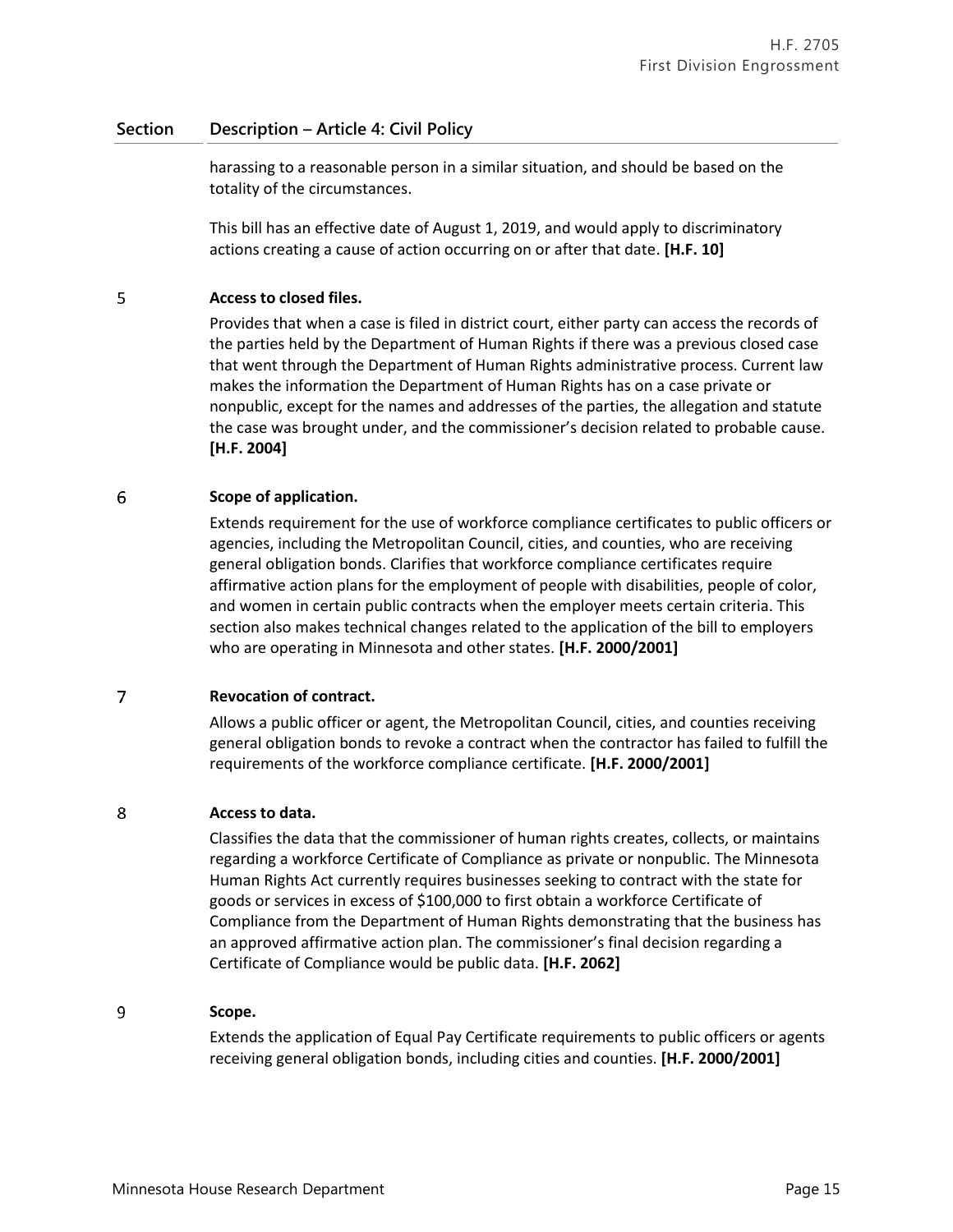### **Section Description – Article 4: Civil Policy**

### 10 **Persons capable of contracting.**

Removes provisions allowing minors to marry. This section would be effective on August 1, 2019, and applies to marriages entered into on or after that date. **[H.F. 745]**

### 11 **General.**

Prohibits marriages for individuals under 18, and prohibits the recognition of marriages of Minnesota residents under the age of 18 who married in other jurisdictions outside the state. This section would be effective on August 1, 2019, and applies to marriages entered into on or after that date. **[H.F. 745]**

### 12 **Form.**

Makes technical and conforming changes. **[H.F. 745]**

### 13 **Term of license; fee; premarital education.**

Requires proof of age of individuals when applying for a license to marry. This section would be effective on August 1, 2019, and applies to applications for marriage submitted on or after that date. **[H.F. 745]**

### 14 **Proof of age.**

Provides a definition of "proof of age" so an individual can establish they are old enough to marry, which includes a certified copy of a birth certificate, a driver's license or government issued ID, or a school record, immigration record, court record or other document issued by a government entity that provides the individual's date of birth. **[H.F. 745]**

## **Article 5: Cooperative Private Divorce Program**

This bill establishes a cooperative divorce program in the Bureau of Mediation Services. The program allows participants to file paperwork through the Bureau of Mediation Services and be granted a certificate of marital dissolution from the commissioner. **[H.F. 1115]**

This bill also:

- Allows participants in the cooperative divorce program to be granted a summary real estate disposition after a dissolution.
- Allows participants in the cooperative divorce program to be granted a qualified domestic relations order after a dissolution.
- **E** Establishes a cooperative divorce program in the Bureau of Mediation Services.